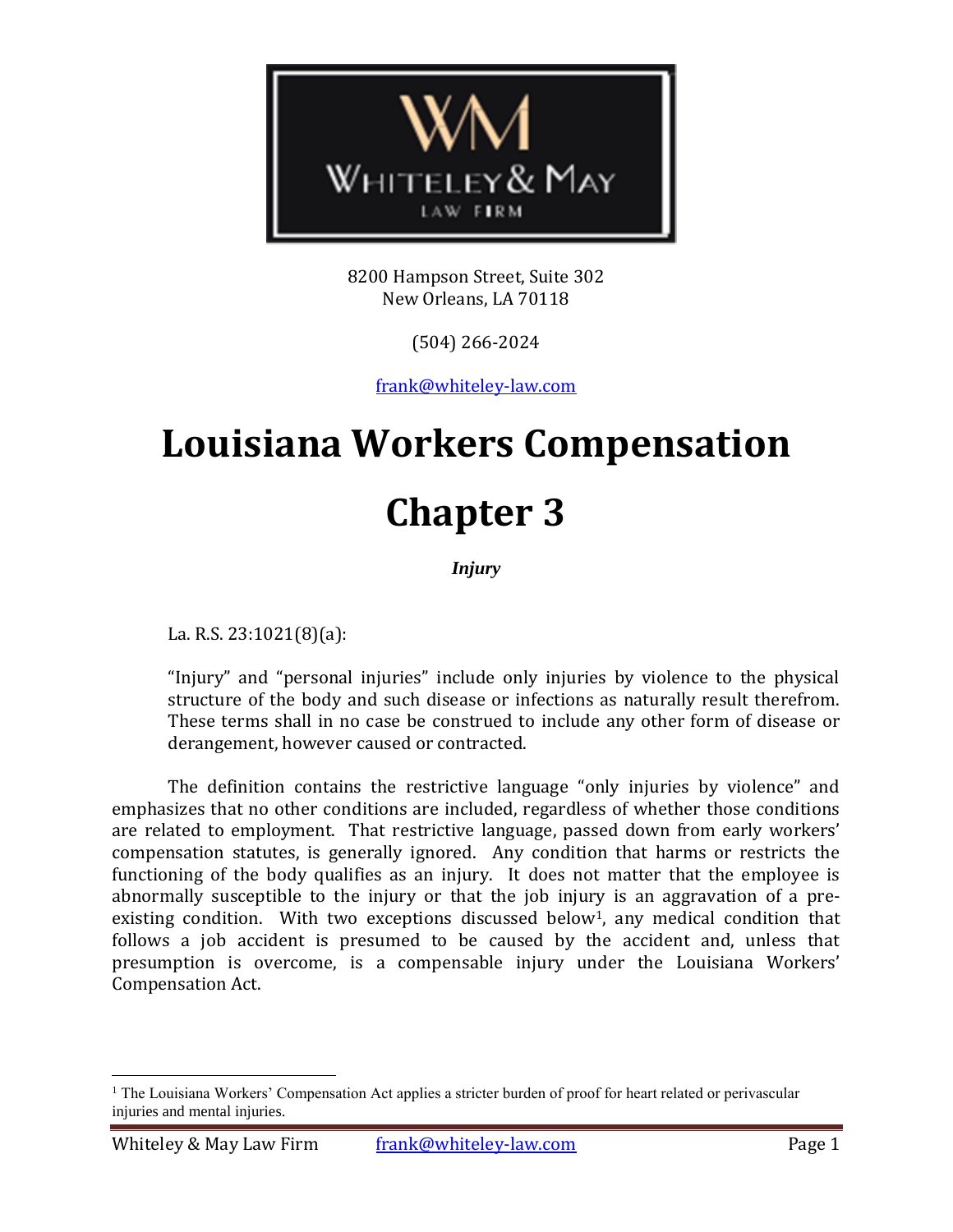# *Abnormally Susceptible Employees and the Presumption of Causation*

The employer takes the employee as he finds him. The fact that an employee is predisposed to be injured is not a defense to a workers' compensation claim. An "eggshell employee," as they are often called, may be so fragile that any trauma, no matter how slight, can cause a physical breakdown. If that trauma is brought on by a job accident, the resulting injury is compensable. Similarly, an employee with a specific pre-existing condition is entitled to compensation if a job accident aggravates that pre-existing condition.

This standard has been stretched to incredible limits by the courts. If an employee has degenerative disc disease in his low back and this degenerative disc disease has been present for many years, but the employee claims that he was asymptomatic up to the time that he has a very minor accident at work, the employer is liable for the aggravation of the degenerative disc disease. For example, suppose a 55-year-old man with severe degenerative disc disease in his low back picks up a 5-pound box of paper and alleges that he feels a pop in his back with the onset of debilitating pain from that point forward. The courts have routinely found that this type of accident places liability on the employer for the entire treatment and disability associated with the obviously preexisting degenerative disc disease because the disc disease was aggravated by an "accident."

Employees that are not predisposed to injury are entitled to a presumption of causation. Under the presumption of causation rule, if an otherwise healthy employee has an onset of symptoms and disability following a job accident, regardless of how minor the accident appears to be, there is presumption that those symptoms and disability are related to the job accident.

The presumption of causation has been discussed by the courts as follows:

"An employee in a worker[s'] compensation action has the burden of establishing a causal link between the work-related accident and the subsequent disabling condition." *[Miller v. Roger Miller Sand, Inc](https://www.lexis.com/research/buttonTFLink?_m=7c7422fa7a22437ac3e0287e9598f7e8&_xfercite=%3ccite%20cc%3d%22USA%22%3e%3c%21%5bCDATA%5b76%20So.%203d%20155%5d%5d%3e%3c%2fcite%3e&_butType=3&_butStat=2&_butNum=12&_butInline=1&_butinfo=%3ccite%20cc%3d%22USA%22%3e%3c%21%5bCDATA%5b646%20So.%202d%20330%2c%20334%5d%5d%3e%3c%2fcite%3e&_fmtstr=FULL&docnum=1&_startdoc=1&wchp=dGLzVzt-zSkAb&_md5=4ddbe5160257a97b3bd27760f15b81d8)*., 94-1151, p. [6 \(La. 11/30/94\), 646 So.2d 330, 334.](https://www.lexis.com/research/buttonTFLink?_m=7c7422fa7a22437ac3e0287e9598f7e8&_xfercite=%3ccite%20cc%3d%22USA%22%3e%3c%21%5bCDATA%5b76%20So.%203d%20155%5d%5d%3e%3c%2fcite%3e&_butType=3&_butStat=2&_butNum=12&_butInline=1&_butinfo=%3ccite%20cc%3d%22USA%22%3e%3c%21%5bCDATA%5b646%20So.%202d%20330%2c%20334%5d%5d%3e%3c%2fcite%3e&_fmtstr=FULL&docnum=1&_startdoc=1&wchp=dGLzVzt-zSkAb&_md5=4ddbe5160257a97b3bd27760f15b81d8) An employee's disability is presumed to have resulted from the accident if before the accident, the injured employee was in good health, but commencing with the accident, symptoms of the disabling condition appeared and continuously manifested themselves afterwards. *[Walton v. Normandy Village Homes Ass'n, Inc](https://www.lexis.com/research/buttonTFLink?_m=7c7422fa7a22437ac3e0287e9598f7e8&_xfercite=%3ccite%20cc%3d%22USA%22%3e%3c%21%5bCDATA%5b76%20So.%203d%20155%5d%5d%3e%3c%2fcite%3e&_butType=3&_butStat=2&_butNum=14&_butInline=1&_butinfo=%3ccite%20cc%3d%22USA%22%3e%3c%21%5bCDATA%5b475%20So.%202d%20320%5d%5d%3e%3c%2fcite%3e&_fmtstr=FULL&docnum=1&_startdoc=1&wchp=dGLzVzt-zSkAb&_md5=81be8c8496c03005e0303fee6e23c619)*., 475 So.2d 320 [\(La.1985\).](https://www.lexis.com/research/buttonTFLink?_m=7c7422fa7a22437ac3e0287e9598f7e8&_xfercite=%3ccite%20cc%3d%22USA%22%3e%3c%21%5bCDATA%5b76%20So.%203d%20155%5d%5d%3e%3c%2fcite%3e&_butType=3&_butStat=2&_butNum=14&_butInline=1&_butinfo=%3ccite%20cc%3d%22USA%22%3e%3c%21%5bCDATA%5b475%20So.%202d%20320%5d%5d%3e%3c%2fcite%3e&_fmtstr=FULL&docnum=1&_startdoc=1&wchp=dGLzVzt-zSkAb&_md5=81be8c8496c03005e0303fee6e23c619) However, the presumption requires either that there is sufficient medical evidence to show there to be a reasonable possibility of causal connection between the accident and disabling condition, or that the nature of the accident, when combined with the other facts of the case, raises a natural inference through human experience of such a causal connection. [Brown v. Town of Ferriday, 76 So. 3d 155, 157-158 \(La.](http://www.lexis.com/research/xlink?app=00075&view=full&searchtype=get&search=76+So.+3d+155%2520at%2520157) App. 3 Cir. 2011)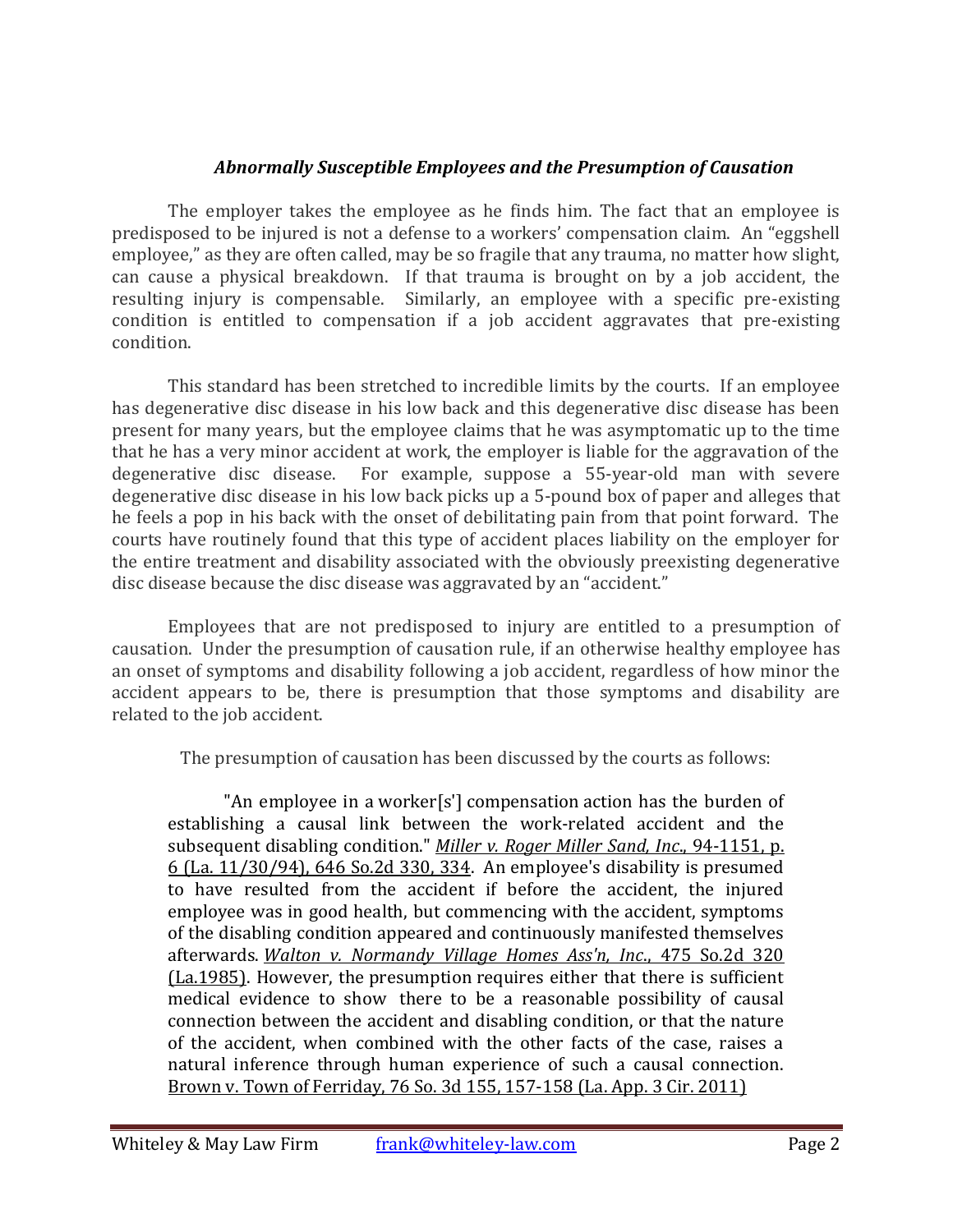An example of the courts stretching the presumption of causation to the limits occurs in the case of *[Hammond v. Fidelity & Casualty Co.](http://www.lexis.com/research/xlink?app=00075&view=full&searchtype=le&search=419+So.+2d+829)*, 419 So. 2d 829 (La. 1982). That court found that a preexisting cancerous tumor was aggravated by trauma:

As the facts related above illustrate, the plaintiff did not suffer from any apparent disabilities or abnormalities in his upper left arm until he experienced the mechanical trauma to that portion of his left arm. Almost immediately after the trauma the plaintiff began experiencing the symptoms of swelling and pain in the same region of his upper left arm where he had sustained the mechanical trauma. Although the symptom of swelling subsided within the first week, it did not totally disappear and it continuously manifested itself until the swollen mass was removed by the wide excision. The plaintiff continues to suffer from an aching pain in this area. Additionally, the evidence, both medical and non-medical, shows that there is a reasonable possibility of causal connection. Specifically, Dr. Gore, the oncologist, in a letter and in his testimony indicated that there was a possibility that the trauma caused the tumor to hemorrhage internally resulting in a manifestation of the tumor not previously experienced. He felt that the tumor was preexisting, but was sub-clinical (not perceivable by a layman or a doctor upon physical examination) prior to the trauma. The fact that a condition is preexisting does not preclude recovery for the disabled employee; the employer takes the employee as he is, and the fact that the disease alone might have disabled the employee in its ordinary course of progress is not the inquiry. The employee's disability is compensable if a preexisting disease or condition is activated or precipitated into disabling manifestations as a result of a work accident. *[Allor v. Belden Corp.](https://www.lexis.com/research/buttonTFLink?_m=5afc6c579a16aaf94b65aefd1e1a9eb8&_xfercite=%3ccite%20cc%3d%22USA%22%3e%3c%21%5bCDATA%5b419%20So.%202d%20829%5d%5d%3e%3c%2fcite%3e&_butType=3&_butStat=2&_butNum=23&_butInline=1&_butinfo=%3ccite%20cc%3d%22USA%22%3e%3c%21%5bCDATA%5b393%20So.%202d%201233%2c%201236%5d%5d%3e%3c%2fcite%3e&_fmtstr=FULL&docnum=1&_startdoc=1&wchp=dGLzVzt-zSkAb&_md5=fafa9fd80be077732eb02c761cd92ec6)*, supra at [1236;](https://www.lexis.com/research/buttonTFLink?_m=5afc6c579a16aaf94b65aefd1e1a9eb8&_xfercite=%3ccite%20cc%3d%22USA%22%3e%3c%21%5bCDATA%5b419%20So.%202d%20829%5d%5d%3e%3c%2fcite%3e&_butType=3&_butStat=2&_butNum=23&_butInline=1&_butinfo=%3ccite%20cc%3d%22USA%22%3e%3c%21%5bCDATA%5b393%20So.%202d%201233%2c%201236%5d%5d%3e%3c%2fcite%3e&_fmtstr=FULL&docnum=1&_startdoc=1&wchp=dGLzVzt-zSkAb&_md5=fafa9fd80be077732eb02c761cd92ec6) *[Johnson v. The Travelers Insurance Co.](https://www.lexis.com/research/buttonTFLink?_m=5afc6c579a16aaf94b65aefd1e1a9eb8&_xfercite=%3ccite%20cc%3d%22USA%22%3e%3c%21%5bCDATA%5b419%20So.%202d%20829%5d%5d%3e%3c%2fcite%3e&_butType=3&_butStat=2&_butNum=24&_butInline=1&_butinfo=%3ccite%20cc%3d%22USA%22%3e%3c%21%5bCDATA%5b284%20So.%202d%20888%2c%20891%5d%5d%3e%3c%2fcite%3e&_fmtstr=FULL&docnum=1&_startdoc=1&wchp=dGLzVzt-zSkAb&_md5=33941b523e52cc66d16ae7d942fa605d)*, 284 So. 2d 888, 891 (La. [1973\);](https://www.lexis.com/research/buttonTFLink?_m=5afc6c579a16aaf94b65aefd1e1a9eb8&_xfercite=%3ccite%20cc%3d%22USA%22%3e%3c%21%5bCDATA%5b419%20So.%202d%20829%5d%5d%3e%3c%2fcite%3e&_butType=3&_butStat=2&_butNum=24&_butInline=1&_butinfo=%3ccite%20cc%3d%22USA%22%3e%3c%21%5bCDATA%5b284%20So.%202d%20888%2c%20891%5d%5d%3e%3c%2fcite%3e&_fmtstr=FULL&docnum=1&_startdoc=1&wchp=dGLzVzt-zSkAb&_md5=33941b523e52cc66d16ae7d942fa605d) *Behan v. John B. Honor Co.*[, 143 La. 348, 351, 78 So. 589, 590 \(1917\).](https://www.lexis.com/research/buttonTFLink?_m=5afc6c579a16aaf94b65aefd1e1a9eb8&_xfercite=%3ccite%20cc%3d%22USA%22%3e%3c%21%5bCDATA%5b419%20So.%202d%20829%5d%5d%3e%3c%2fcite%3e&_butType=3&_butStat=2&_butNum=25&_butInline=1&_butinfo=%3ccite%20cc%3d%22USA%22%3e%3c%21%5bCDATA%5b143%20La.%20348%2c%20351%5d%5d%3e%3c%2fcite%3e&_fmtstr=FULL&docnum=1&_startdoc=1&wchp=dGLzVzt-zSkAb&_md5=cc27094f9ad0f97f9c4fff920c882ab1) The sequence of events and Dr. Gore's letter and testimony establish a reasonable possibility of causal connection between the accident and the disabling condition.

The lower courts based their decisions upon the assertions of Dr. Gunderson, Dr. Gore and Dr. Romsdahl that in their opinion a trauma could not cause a tumor and that trauma would have no effect upon the eventual progression of the disease. The lower courts believed that the medical evidence was sufficient to deny compensation. They failed to distinguish the "medical" meaning of cause from the "legal" meaning of cause. When the doctors speak of because they are essentially speaking of etiology--the origin of disease; what initially causes a disease. When courts and lawyers speak of because they are concerned with the question of whether the incident in question contributed to the plaintiff's disability by making manifest symptoms previously unnoticed. "Causation is not necessarily and exclusively a medical conclusion. It is usually the ultimate fact to be found by the court, based on all the credible evidence." *[Haughton v. Fireman's Fund](https://www.lexis.com/research/buttonTFLink?_m=5afc6c579a16aaf94b65aefd1e1a9eb8&_xfercite=%3ccite%20cc%3d%22USA%22%3e%3c%21%5bCDATA%5b419%20So.%202d%20829%5d%5d%3e%3c%2fcite%3e&_butType=3&_butStat=2&_butNum=27&_butInline=1&_butinfo=%3ccite%20cc%3d%22USA%22%3e%3c%21%5bCDATA%5b355%20So.%202d%20927%2c%20928%5d%5d%3e%3c%2fcite%3e&_fmtstr=FULL&docnum=1&_startdoc=1&wchp=dGLzVzt-zSkAb&_md5=4b1cd5a781348eeaf0930a9824e062ee)  American Insurance Companies*[, 355 So. 2d 927, 928 \(La.1978\).](https://www.lexis.com/research/buttonTFLink?_m=5afc6c579a16aaf94b65aefd1e1a9eb8&_xfercite=%3ccite%20cc%3d%22USA%22%3e%3c%21%5bCDATA%5b419%20So.%202d%20829%5d%5d%3e%3c%2fcite%3e&_butType=3&_butStat=2&_butNum=27&_butInline=1&_butinfo=%3ccite%20cc%3d%22USA%22%3e%3c%21%5bCDATA%5b355%20So.%202d%20927%2c%20928%5d%5d%3e%3c%2fcite%3e&_fmtstr=FULL&docnum=1&_startdoc=1&wchp=dGLzVzt-zSkAb&_md5=4b1cd5a781348eeaf0930a9824e062ee)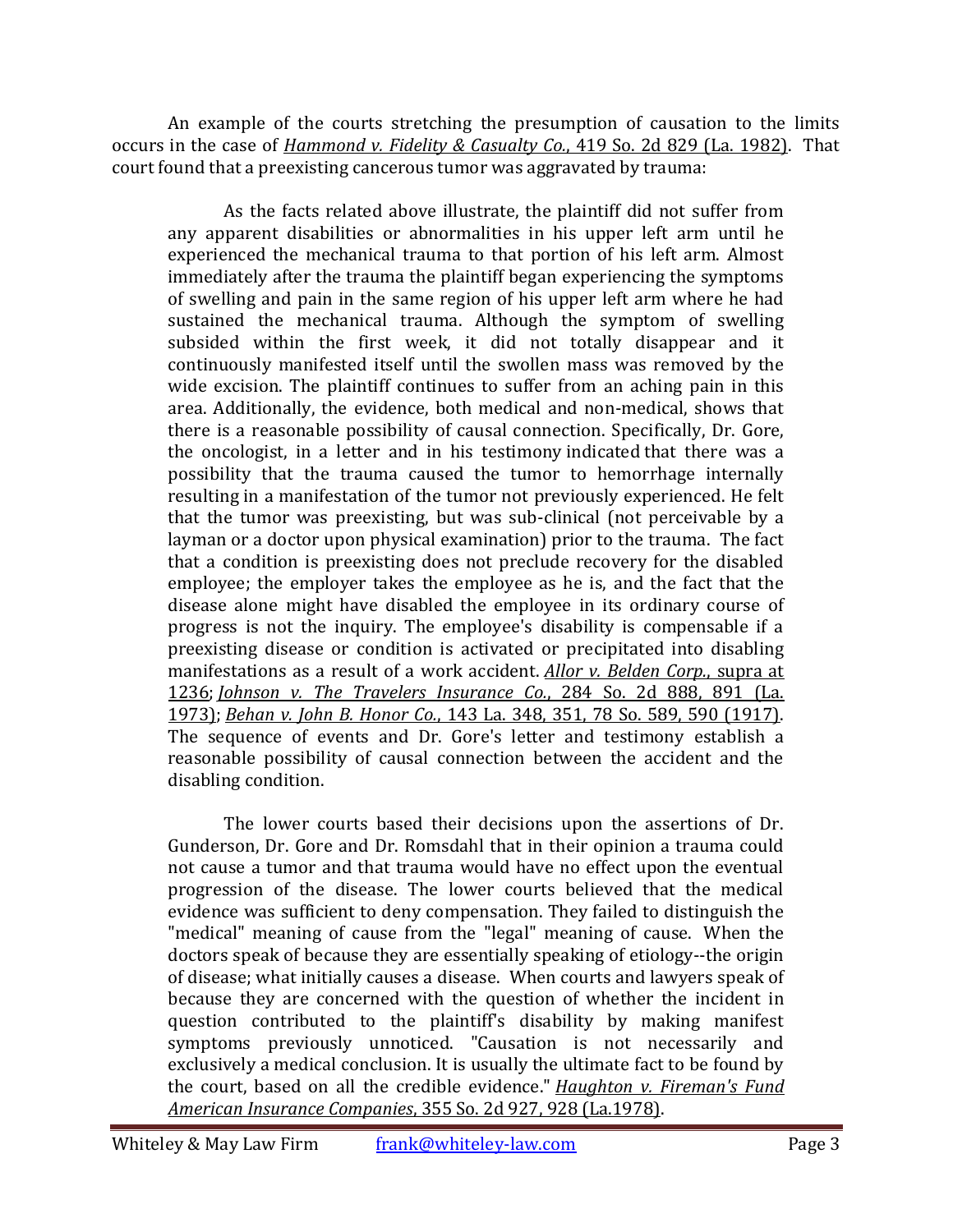As in *[Haughton v. Fireman's Fund](https://www.lexis.com/research/buttonTFLink?_m=5afc6c579a16aaf94b65aefd1e1a9eb8&_xfercite=%3ccite%20cc%3d%22USA%22%3e%3c%21%5bCDATA%5b419%20So.%202d%20829%5d%5d%3e%3c%2fcite%3e&_butType=3&_butStat=2&_butNum=33&_butInline=1&_butinfo=%3ccite%20cc%3d%22USA%22%3e%3c%21%5bCDATA%5b355%20So.%202d%20927%5d%5d%3e%3c%2fcite%3e&_fmtstr=FULL&docnum=1&_startdoc=1&wchp=dGLzVzt-zSkAb&_md5=d878bc16045563024b691e475eb63dd9)*, supra, there is no separate, intervening cause of the worker's disability in this case. Haughton stumbled, fell and broke his thigh; it was discovered that his recovery was complicated by the existence of multiple myeloma. Here, Hammond's arm became swollen and painful immediately after the trauma at exactly the location of the tumor, which was surgically removed along with the surrounding muscle tissue. In the three and one-half months following the accident, Hammond's arm became progressively worse. The only "intervention" was the apparent activation, commencing immediately after the trauma, of the preexisting tumor. The accident might not have caused the sarcoma any more than Haughton's fall caused his myeloma, but in neither case did the defendant establish that the accident did not cause the disability. To the contrary, the record in this case is clear that Hammond is entitled to compensation benefits "for injury producing permanent total disability . . ." [R.S. 23:1221\(2\).](https://www.lexis.com/research/buttonTFLink?_m=5afc6c579a16aaf94b65aefd1e1a9eb8&_xfercite=%3ccite%20cc%3d%22USA%22%3e%3c%21%5bCDATA%5b419%20So.%202d%20829%5d%5d%3e%3c%2fcite%3e&_butType=4&_butStat=0&_butNum=34&_butInline=1&_butinfo=LA.%20R.S.%2023%3a1221&_fmtstr=FULL&docnum=1&_startdoc=1&wchp=dGLzVzt-zSkAb&_md5=368491920e45ff1d91080f81b4f0bf10)

Notice that the burden of proof is placed on the employer to show that the accident was not the cause of the injury. This is the common holding of Louisiana courts, despite the Louisiana Supreme Court's claim that the burden of proof in a workers' compensation claim is on the employee and is not relaxed. In truth, the burden of proof shifts and is placed on the employer in many instances.

# **Idiopathic Falls**

Perhaps the best illustration of "you take your employee as you find them" is the epileptic seizure cases. In [Fontenot v. Wal-Mart Stores, Inc., 870 So. 2d 540 \(La.](http://www.lexis.com/research/xlink?app=00075&view=full&searchtype=get&search=870+So.+2d+540) App. 3 Cir. [Apr. 7, 2004\)](http://www.lexis.com/research/xlink?app=00075&view=full&searchtype=get&search=870+So.+2d+540) the accident was described as follows:

She explained that one of her duties each morning was to take bread from the bakery to the deli department for display. Ms. Fontenot testified that the last thing that she remembers from the day of the accident was that shortly before eight o'clock that morning, she said hello to a co-worker while taking a load of bread to the deli. The record indicates that while Ms. Fontenot was in the process of delivering the bread, she fell to the floor and hit her head. One of Ms. Fontenot's co-workers testified that she saw Ms. Fontenot fall to the floor as if she had fainted. Several others testified that when they arrived on the scene after Ms. Fontenot fell, it appeared that she was having a seizure. The record reflects that she was bleeding profusely from the head and was moaning in pain.

The plaintiff's accident was not the fainting spell, heart attack or slip which may have caused her to fall. Plaintiff's accident was the fall itself and this is so regardless of the precipitating reason therefor. *Guidry, 378 So. 2d at 940*.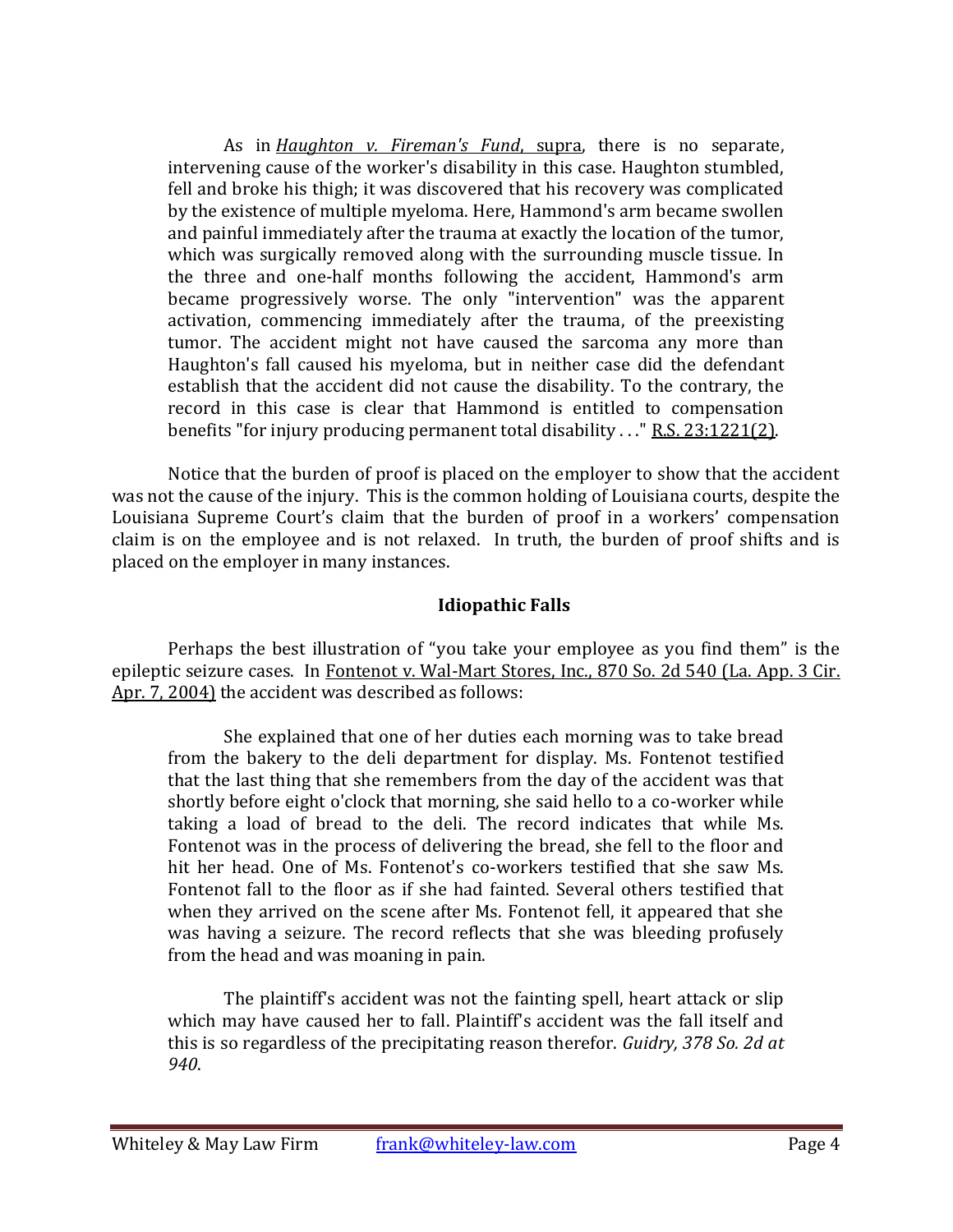An otherwise compensable accident does not cease to arise out of the employment simply because it can be attributed to a physical infirmity of the employee. *Guidry v. Serigny, 378 So. 2d 938 (La.1979)*. It is clear that a worker's pre-existing condition does not bar his recovery under our worker's [sic] compensation statute. *Id.* Moreover, the jurisprudence is replete with statements that an employer takes the employee as he finds him. An abnormally susceptible worker is entitled to the same protection as a healthy worker. *Allor v. Belden Corp., 393 So. 2d 1233 (La.1981)*.

Paraphrasing *Guidry v. Serigny*, the panel held that "[the claimant's] accident was not the epileptic attack which may have caused him to fall. [The claimant's] accident was the fall itself and this is so regardless of the precipitating reason therefor." *Id. at 642*. 2 Parenthetically, the court observed that the claimant was prescribed Dilantin for his seizures but did not regularly take his medicine. *Id. at 641-642*. The claimant's failure to take his medication as prescribed did not preclude his recovery.

#### *Heart Attack and Stroke*

One area in which the Louisiana legislature has limited the availability of workers' compensation benefits is when a worker's injury is a heart attack or stroke. This is true even when the heart attack or stroke occurs in the course and scope and arising out of employment. When the injury is a heart attack or stroke the employee is not given the benefit of "take your employee as you find them" or the presumption of causation. To recover workers' compensation benefits, the employee must show that physical work stress and not some other cause is the predominate and major cause of the heart attack or stroke.

The Workers' Compensation Act Section 23:1021 states:

Heart-related or perivascular injuries. A heart-related or perivascular injury, illness, or death shall not be considered a personal injury by accident arising out of and in the course of employment and is not compensable pursuant to this Chapter unless it is demonstrated by **clear and convincing** evidence that:

(i) The physical work stress was extraordinary and unusual in comparison to the stress or exertion experienced by the average employee in that occupation, and

(ii) The physical work stress or exertion, and not some other source of stress or preexisting condition, was the predominant and major cause of the heart-related or perivascular injury, illness, or death.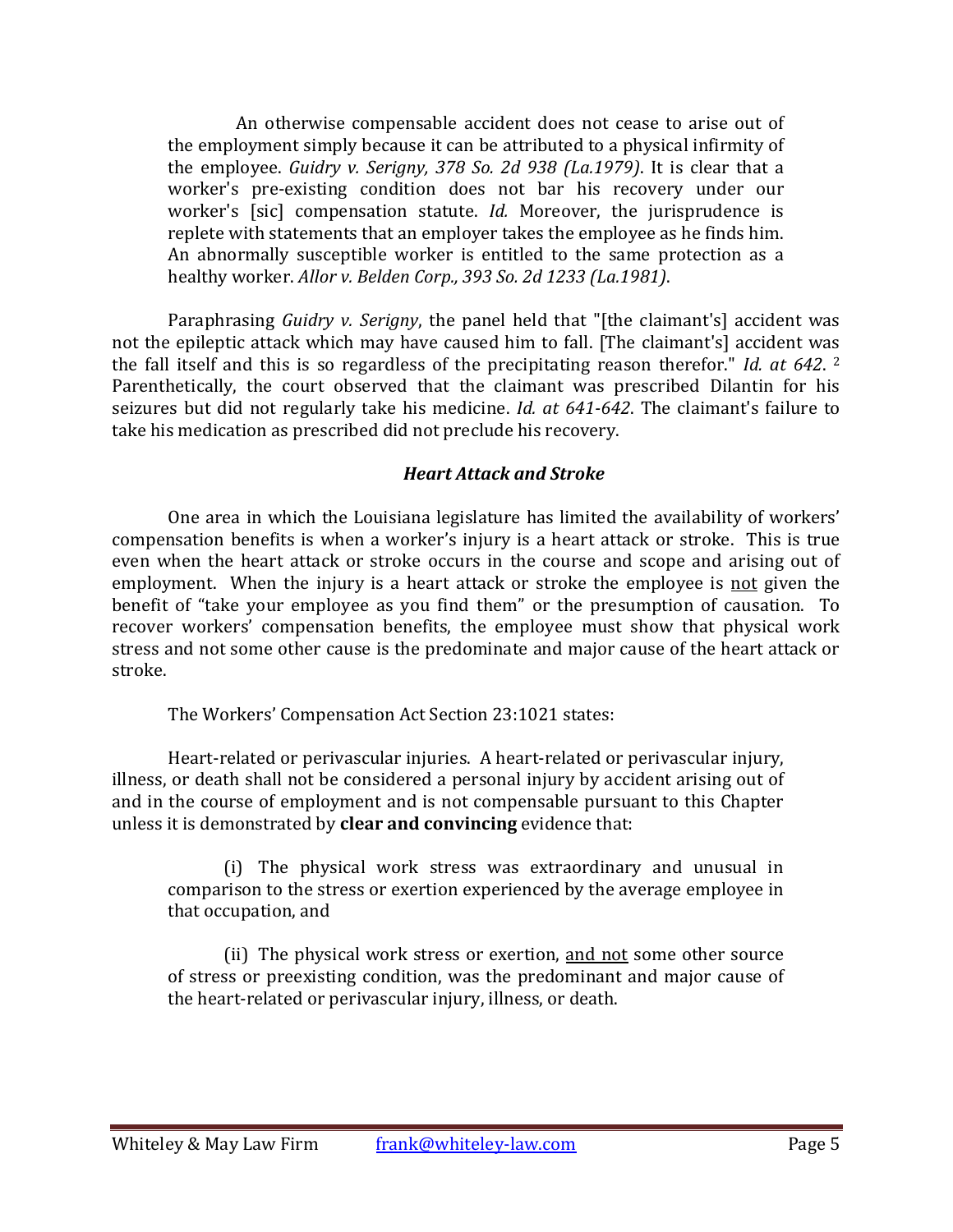*In [Young v. Capitol Concrete Prods., 858 So. 2d 513 \(La.](http://www.lexis.com/research/xlink?app=00075&view=full&searchtype=get&search=858+So.+2d+513) App. 1 Cir. June 27, 2003) the worker's death at work caused by a heart attack was not compensable as he was not engaged in extraordinary physical work stress:*

Willie Young, Jr., was employed as a truck driver by Capitol Concrete Products, Inc. On March 9, 2001, after having reported to work, Mr. Young was either sitting in the dispatcher's office or standing outside talking with a co-worker while awaiting the arrival of a forklift operator to load his trailer, when he suffered a heart attack and died.

Both prongs of the test set forth in *La. R.S. 23:1021(7)(e)* must be satisfied for the claimant to prevail. Thus, Mrs. Young had the burden to prove by clear and convincing evidence that Mr. Young's physical work stress on the day of his fatal heart attack was extraordinary and unusual in comparison to the stress or exertion experienced by the average employee in the truck driving occupation. Mrs. Young also had the burden to demonstrate that the physical work stress or exertion, and not some other source of stress or pre-existing condition, was the predominant and major cause of Mr. Young's fatal heart attack.

In a workers' compensation case, a claimant must establish that the disabling or fatal injury was caused by an accident which arose out of and occurred during the course of the injured or deceased workers' employment. *La. R.S. 23:1031*; *Guidry v. Chevron U.S.A., Inc., 461 So. 2d 625, 626 (La. App. 1 1984)*. As already discussed above, Mr. Young was not involved in a physical work stress that was extraordinary and unusual in comparison to the stress or exertion experienced by the average truck driver and thus, [physical work stress] was [not] the predominant and major cause of Mr. Young's heart attack and subsequent death. As a result, Mr. Young's heart attack and death were not compensable under the Workers' Compensation Act.

# *Mental Injury*

Mental injuries are another area in which the Louisiana legislature has limited the availability of workers' compensation benefits. It is understood by the courts that mental injuries are difficult to verify and that the cause of a mental injuries are difficult to determine. As such, the Louisiana legislature has greatly limited workers' compensation recovery for mental injuries. The Louisiana Workers' Compensation Act R.S. 23:1021 defines mental injury as follows:

Mental injury caused by mental stress. Mental injury or illness resulting from work-related stress shall not be considered a personal injury by accident arising out of and in the course of employment and is not compensable pursuant to this Chapter, unless the mental injury was the result of a sudden, unexpected, and extraordinary stress related to the employment and is demonstrated by clear and convincing evidence.

Mental injury caused by physical injury. A mental injury or illness caused by a physical injury to the employee's body shall not be considered a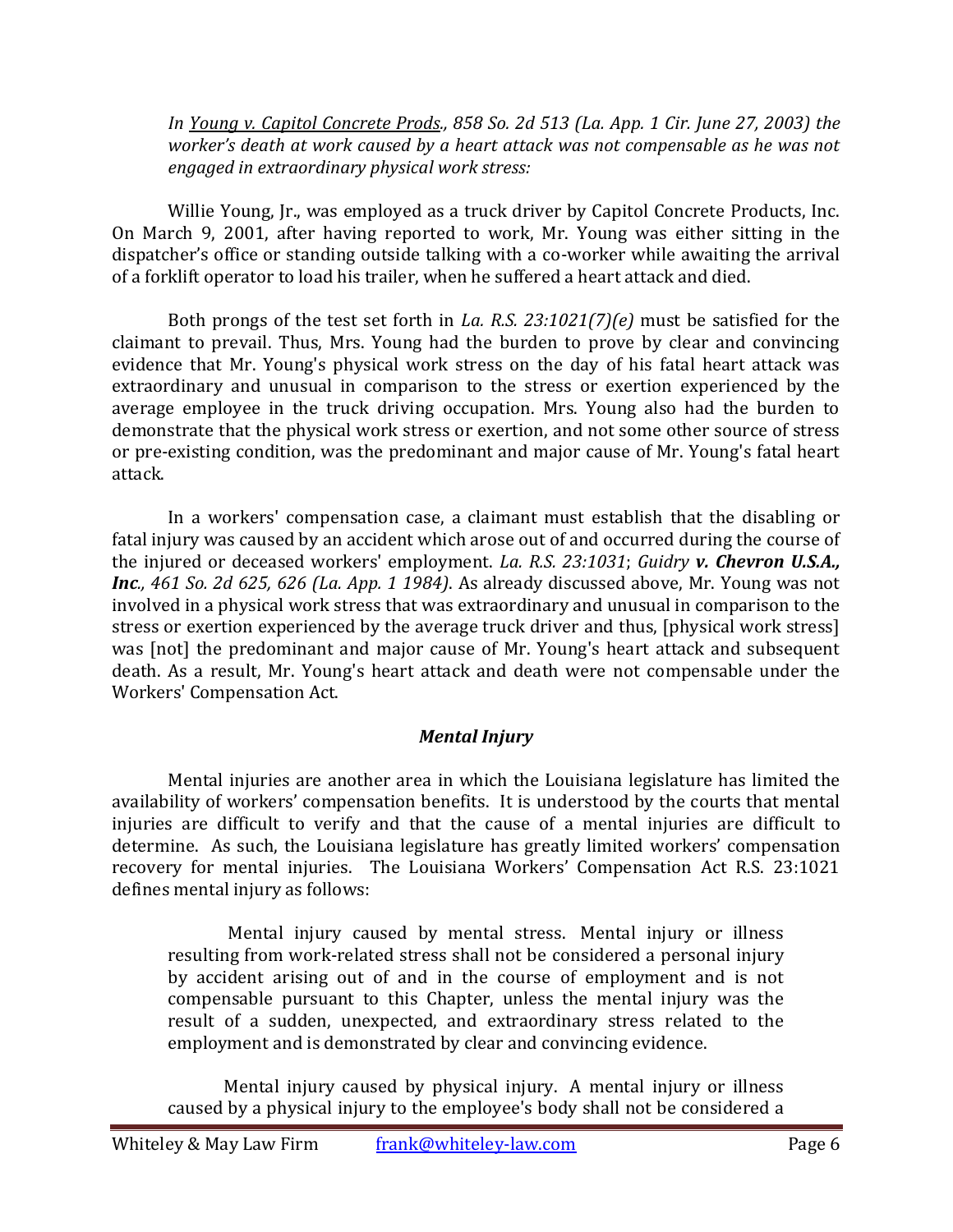personal injury by accident arising out of and in the course of employment and is not, compensable pursuant to this Chapter unless it is demonstrated by clear and convincing evidence.

No mental injury or illness shall be compensable under either Subparagraph (b) or (c) unless the mental injury or illness is diagnosed by a licensed psychiatrist or psychologist and the diagnosis of the condition meets the criteria as established in the most current issue of the Diagnostic and Statistical Manual of Mental Disorders presented by the American Psychiatric Association.

# *In [Adams v. Temple Inland, LA, 858 So. 2d 855 \(La.](http://www.lexis.com/research/xlink?app=00075&view=full&searchtype=get&search=858+So.+2d+855) App. 3 Cir. Nov. 5, 2003) mental injury due to actions occurring over a prolonged period were not compensable:*

The undisputed facts establish that Ms. Adams began working for Temple Inland, LA (Temple Inland) in late 2000 or early 2001 as a utility hand. Almost immediately after she began her employment, her supervisor, David James "Red" Harper, and a co-worker, Kevin St. Romain, began sexually harassing her. Initially, the harassment took the form of "little comments in front of all the . . . guys in the break room." For example, when Ms. Adams would bend over, Harper and St. Romain would talk about "what they would like to do." Another co-worker, Syrina Silas, also began making comments to Ms. Adams's male coworkers that Ms. Adams was not married and "needed to be laid." Harper carried the harassment even further by requiring Ms. Adams to leave her workstation at times and spend time in his office. There, he would describe to her the various ways in which he wanted to have sex with his wife and would complain about his wife's unwillingness to engage in these sexual activities.

It did not take long for Harper's and St. Romain's harassment to escalate beyond vulgar comments to propositions and threats. When Ms. Adams began refusing to enter Harper's office with him, he warned her that he could make her job easy or difficult. He also began propositioning Ms. Adams to have sex with him, which she refused to do. Despite her rejection of his advances, Harper continued to press Ms. Adams for sexual favors, explaining to her that her job would be in jeopardy if she did not submit. Additionally, in the presence of Ms. Adams's co-workers, Harper "offered to get a hotel room so the guys could get [her] out of their system." On at least one occasion, Harper required Ms. Adams, who worked the night shift, to stay late for clean-up duties and threatened to take her to a place where no one would be able to hear her screams and then rape her. Ms. Adams's fears in this regard were exacerbated by a rumor that Harper had sexually exploited another female employee by having sex with her in the sleeper cab of a truck at work and then requiring her to give sexual favors to other men at work, under the threat of job loss. St. Romain also threatened to rape her and to burn her house down.

Moreover, the sexual harassment by Harper and St. Romain turned physical as well. Harper confined Ms. Adams to "areas where he could just get to [her]," and "he would pin [her] in a corner, and [she] would get felt up." Additionally, Harper "would grab himself and